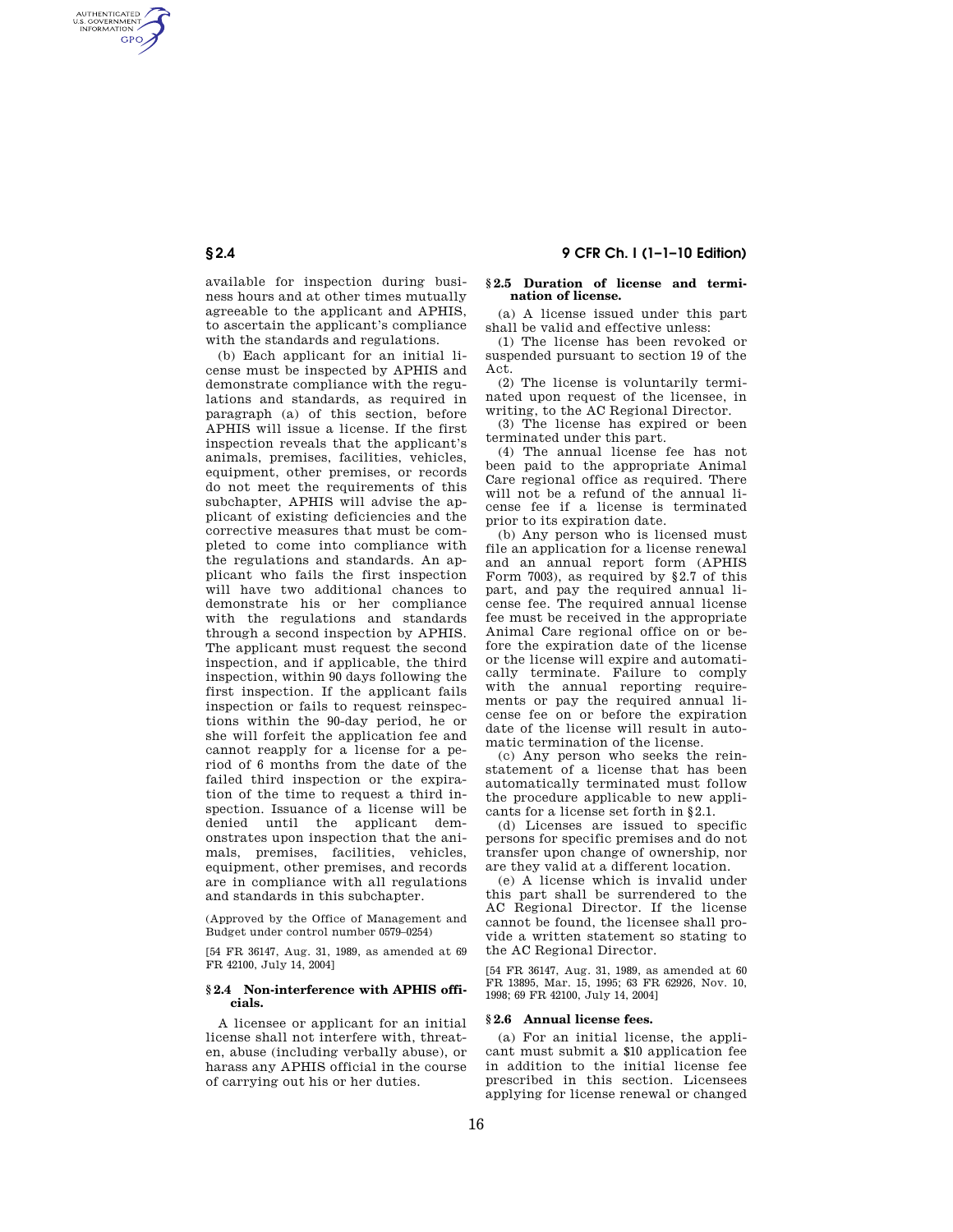# **Animal and Plant Health Inspection Service, USDA § 2.6**

class of license must submit only the license fee prescribed in this section. The license fee for an initial license, license renewal, or changed class of license is determined from table 1 or 2 in paragraph (c) of this section. Paragraph (b) of this section indicates the method used to calculate the license fee. All initial license and changed class of license fees must be submitted to the appropriate Animal Care regional office, and, in the case of license renewals, all fees must be received by the appropriate Animal Care regional office on or before the expiration date of the license.

(b)(1) Class ''A'' license. The annual license renewal fee for a Class ''A'' dealer shall be based on 50 percent of the total gross amount, expressed in dollars, derived from the sale of animals to research facilities, dealers, exhibitors, retail pet stores, and persons for use as pets, directly or through an auction sale, by the dealer or applicant during his or her preceding business year (calendar or fiscal) in the case of a person who operated during such a year. If animals are leased, the lessor shall pay a fee based on 50 percent of any compensation received from the leased animals and the lessee shall pay a fee based upon the net compensation received from the leased animals, as indicated for dealers in Table 1 in paragraph (c) of this section.

(2) Class ''B'' license. The annual license renewal fee for a Class ''B'' dealer shall be established by calculating the total amount received from the sale of animals to research facilities, dealers, exhibitors, retail pet stores, and persons for use as pets, directly or through an auction sale, during the preceding business year (calendar or fiscal) less the amount paid for the animals by the dealer or applicant. This net difference, exclusive of other costs, shall be the figure used to determine the license fee of a Class ''B'' dealer. If animals are leased, the lessor and lessee shall each pay a fee based on the net compensation received from the leased animals calculated from Table 1 in paragraph (c) of this section.

(3) The annual license renewal fee for a broker or operator of an auction sale shall be that of a class ''B'' dealer and shall be based on the total gross amount, expressed in dollars, derived from commissions or fees charged for the sale of animals, or for negotiating the sale of animals, by brokers or by the operator of an auction sale, to research facilities, dealers, exhibitors, retail pet stores, and persons for use as pets, during the preceding business year (calendar or fiscal).

(4) In the case of a new applicant for a license as a dealer, broker or operator of an auction sale who did not operate during a preceding business year, the annual license fee will be based on the anticipated yearly dollar amount of business, as provided in paragraphs  $(b)(1)$ ,  $(2)$ , and  $(3)$  of this section, derived from the sale of animals to research facilities, dealers, exhibitors, retail pet stores, and persons for use as pets, directly or through an auction sale.

(5) The amount of the annual fee to be paid upon application for a class<br>" $C$ " license as an exhibitor under this license as an exhibitor under this section shall be based on the number of animals which the exhibitor owned, held, or exhibited at the time the application is signed and dated or during the previous year, whichever is greater, and will be the amount listed in Table 2 in paragraph (c) of this section. Animals which are leased shall be included in the number of animals being held by both the lessor and the lessee when calculating the annual fee. An exhibitor shall pay his or her annual license fee on or before the expiration date of the license and the fee shall be based on the number of animals which the exhibitor is holding or has held during the year (both owned and leased).

(c) The license fee shall be computed in accordance with the following tables:

TABLE 1—DEALERS, BROKERS, AND OPERATORS OF AN AUCTION SALE—CLASS ''A'' AND ''B'' LICENSE

| Over   | But not<br>over | Initial<br>license<br>fee | Annual or<br>changed<br>class of<br>license fee |
|--------|-----------------|---------------------------|-------------------------------------------------|
|        | \$500           | \$30                      | \$40                                            |
|        | 2.000           | 60                        | 70                                              |
| 2,000  | 10.000          | 120                       | 130                                             |
| 10,000 | 25,000          | 225                       | 235                                             |
| 25,000 | 50.000          | 350                       | 360                                             |
| 50,000 | 100.000         | 475                       | 485                                             |
|        | .               | 750                       | 760                                             |